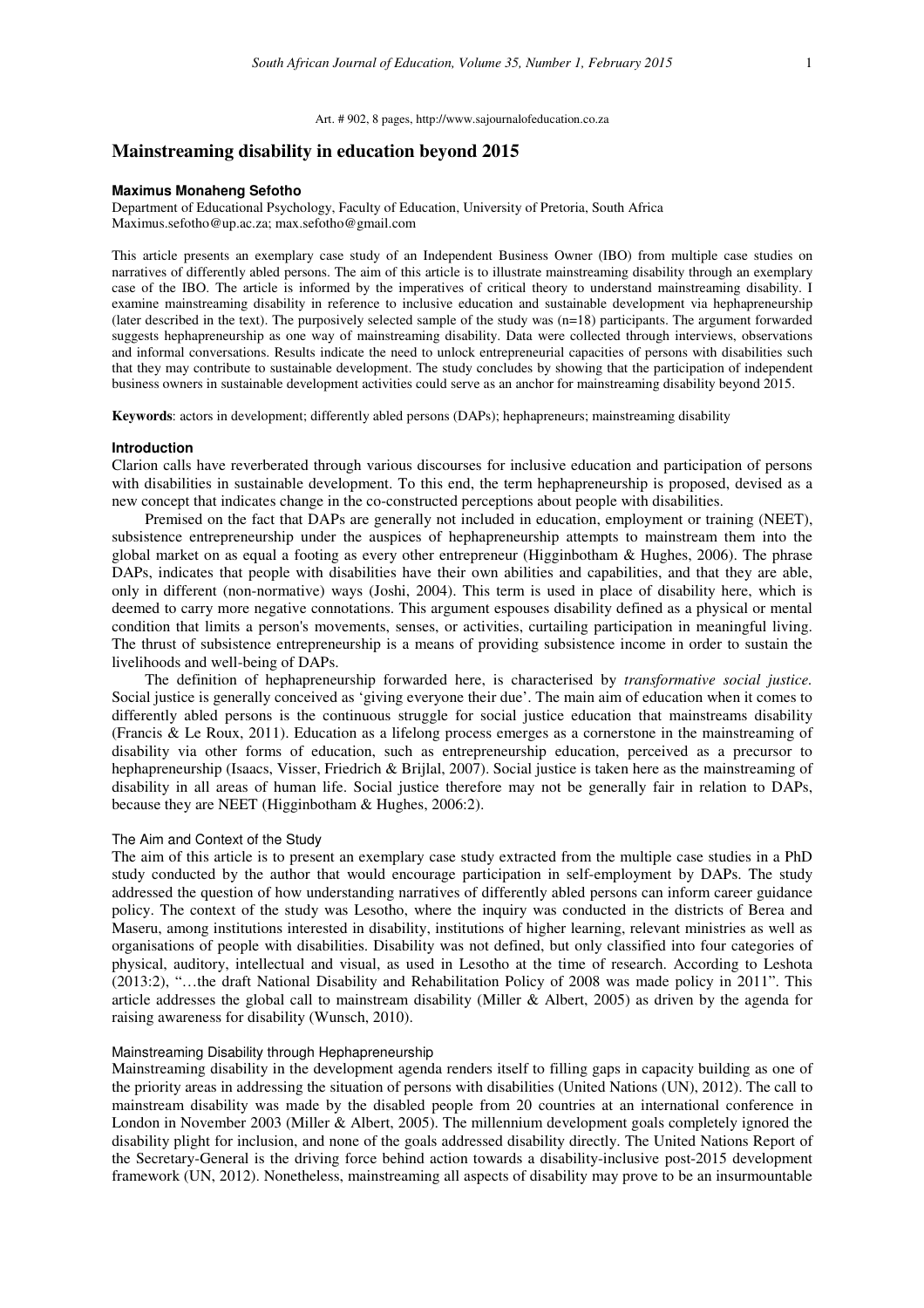task. It therefore may be prudent to focus on manageable areas of development, while working towards a holistic, all-inclusive approach. Consequently, particular attention is paid to economic inclusion through hephapreneurship. Mainstreaming receives initial attention.

Mainstreaming is defined as the predecessor of inclusion (Graham & Slee, 2008). However, inclusion is regarded as implying a strategy used by others in view of including DAPs. This formulation conveys a sense of dependence on others, and therefore, an imbalance of power relations between "margin and centre" (Graham & Slee, 2008:279). Generally DAPs are marginalised in most societies. Being included seems to suggest that those who are included were not previously part of that into which they are now included, yet it is necessary to acknowledge that DAPs are a de facto part of society. Mainstreaming, on the other hand, implies an act by DAPs to enter voluntarily, and purposefully the centre stage of life, make themselves heard, seen and understood. Mainstreaming in this regard seems to suggest highlighting, expanding, enhancing and emphasising that DAPs are a legitimate part of human society, and require to be equally recognised as such. Mainstreaming implies a more deliberate act by DAPs in positively contributing to the development agenda, as active participants. Based on the philosophy of existentialism, mainstreaming encourages authentic living of DAPs (Schnell, 2010). As described by Hendriks (2009:5), "mainstreaming/inclusion [is] the process of integrating formerly segregated and/or stigmatised issues and people into 'mainstream' society and development programmes – and out of the welfare department."

Disability is not, however, mainstreamed. In this study, mainstreaming abilities, competencies, gifts and any strong points are emphasised, despite the fact that disabilities may be conspicuously inherent to a DAPs' life. In the spirit of promoting the good in a person, it may be necessary to promote that which advances the goodness in a person, instead of that which denies DAPs equal participation in all spheres of life. Lifelong career guidance can be instrumental in this regard (Pillay, 2012). Nonetheless, until disability has been replaced with a concept with greater efficacy, it suffices to mainstream it in so far as it is mainly used in ordinary discourse, perhaps for it to be better understood and acknowledged. The majority of people need to be orientated regarding disabilities in order for mainstreaming to become meaningful (Stone, 1994).

The various policy and development documents in the field make only fleeting mention of disability as a development issue worthy of mainstreaming in their discourse, rendering DAPs mainly invisible within mainstream programmes

(Kett, Lang & Trani, 2009). Even the millennium development goals failed to acknowledge and mention disability directly. This gap was glaring, and it led to the dawning of a new convention whose central theme became mainstreaming disability (Kett et al., 2009). Issues around mainstreaming might not be new *per se;* however, what emerges as a fresh approach is the creation of space for DAPs to take a legitimate existential space at the centre of development activities. A new paradigm is emerging, namely that of mainstreaming disability onto the global development agenda. Notably, research is extremely scarce on the lives of DAPs in relation to career choice and disability employment (Kett et al., 2009).

Through hephapreneurship, Sefotho (2013) attempts to foster positive and meaningful existence for DAPs, and any other underprivileged persons, aiming at transformative social justice and change. Putting disability at the centre of development would seem the right approach towards mainstreaming, provided that this process is also driven by the needs of DAPs. The aim of this would be to promote full and meaningful participation of DAPs in all spheres of life. Hephapreneurship encourages the acceptance and understanding of DAPs. It is held that through fully co-existing with them, society stands a better chance of facilitating meaningful existences for all. It is hoped that transformative social justice would bring about change so as to mainstream disability in meaningful ways. Notwithstanding, the urgency of participation in employment is crucial, especially through self-employment and promotion of entrepreneurial careers (Wilson, Kickul & Marlino, 2007).

Premised on the ethos of self-reliance, independence and self employment, hephapreneurship is underpinned by principles of entrepreneurship in general, and disability entrepreneurship in particular. Hephapreneurship emphasises abilities over disabilities, and the entrepreneurial propensity of DAPs to mainstream themselves (Langowitz & Minniti, 2007). Hephapreneurship seeks to unlock the entrepreneurial capacities of DAPs for mainstreaming towards sustainable development.

## Conceptual Explanation

This section explains the central concept of the study, which may be unfamiliar to the reader. The concept hephapreneurship is a neologism coined in my doctoral (PhD) thesis.

## Hephapreneurship

Hephapreneurship is a neology introduced to fill the gap - there are no models regarding DAPs that represent abilities, work, participation in education and contribution to development. Greek mythology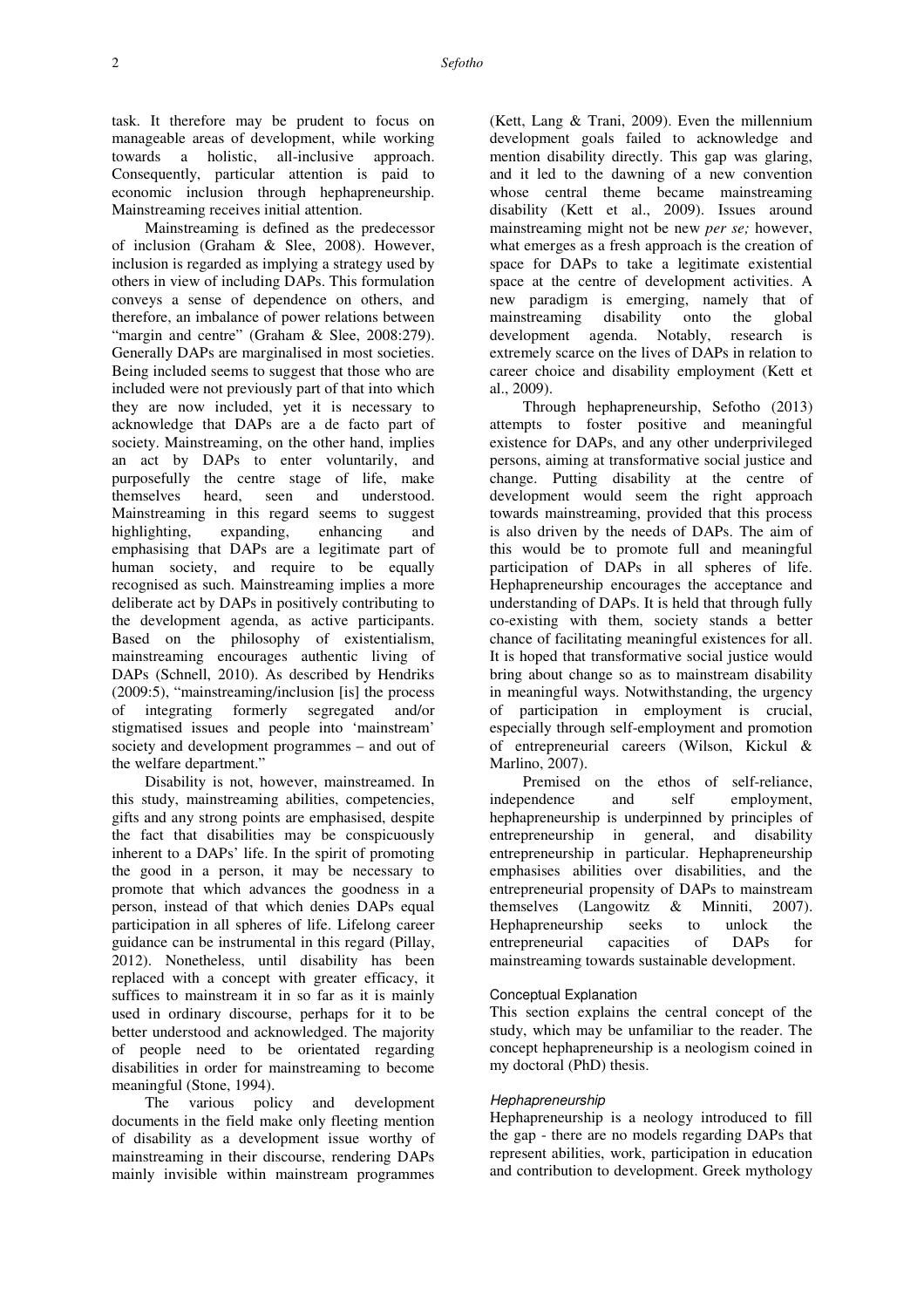includes the story of Hephaestus, a Greek god with a physical disability (Dolmage, 2006), who is espoused to symbolise craftsmanship, invention and technology (Bazopoulou-Kyrkanidou, 1997). This depiction of Hephaestus was coopted as representative of entrepreneurship, and resonating with possibilities for artisanal education and selfemployment of DAPs. As it was used in the thesis, hephapreneurship is described as, "a process of fostering positive and meaningful existence anchored on subsistence entrepreneurship of differently abled persons and underprivileged persons, which is founded on the ethos of career choice/construction, towards transformative social justice and change" (Sefotho, 2014:306).

## **Methods**

This article is based on a qualitative research methodology, which was guided by an emancipatory paradigm with a socio-political concern for mainstreaming the experiences of DAPs (Barnes, 2003). The sample was purposively chosen (Babbie, 2008), and the study utilised face to face interviews conducted over a period of three months from June to August of 2009. The sampling bias (Leedy & Ormrod, 2005) through a focus on "fitness of purpose" (Cohen, Manion & Morrison, 2007:262) was taken into account, where however, because of the uniqueness of the participants to provide required information, it was found to be the most suitable.

## Research Design

This study used multiple case studies (Thomas, 2011). The interview proved to be the central method, underpinned by the concept of reflexivity as a method of social science research (Pillow, 2003), which is considered a process of ensuring qualitative validity (McCabe & Holmes, 2009). I was aided by cognitively and philosophically guided methods and attitudes in my reflection (Van Manen, 1990). Here reflexivity is only reviewed as it relates to relevant experiences of in-depth thinking about mainstreaming disability. The researcher "engage[d] in explicit self-aware metaanalysis" in co-creating the story of the IBO (Finlay, 2002:209), considering four generally used strategies of enquiry, namely: reflexivity as recognition of self; reflexivity as recognition of other; reflexivity as truth; and reflexivity as transcendence (Pillow, 2003). Since the study followed a multiple case study design, it allowed me significant opportunities of reflection on the case of the IBO in particular as an exemplary case.

The ability to relate strongly to so many of the experiences of the IBO informed the research directly. The majority of her experiences of poverty, hunger, stress, frustration and resilience in the face of adversity were very close to my own (Ebersöhn, 2010). Due to a close intersubjectivity

with many DAPs, the research was conducted with self-awareness and "empathic sensitivity" (Warin, 2011:810).

Seeing oneself in "the other" paradoxically becomes recognition of "the other" in a "self– Other" connectivity (Warin, 2011:811). This is the form of reflection that allowed a better understanding of the IBO (Pillow, 2003). On one level, research can be equated with translating "the other" so as to understand them better. However, as a deeply subjective technique, reflection can lull the researcher into being subsumed by the research process (McCabe & Holmes, 2009). It is therefore prudent to always be alert, not to be consumed by the reflexive moments. If there is such a thing as meta-reflection, one ought to also consider reflecting on one's reflection as a measure of selfcheck.

The technique described in what follows concerns reflexivity as truth. In my reflection, I always have to be wary of whether it is my own truth, or the co-constructed truth that comes to the fore.

Reflexivity as truth is directly challenged by a post-modern worldview. Where truth is subjective, and what the researcher may consider as true may not be shared by the IBO, thus situating the debate in "a double hermeneutic" (Warin, 2011:811). Wary of the danger of self-indulgence, pains were taken to engage in on-going reflexivity and prolonged self-examination (Bishop & Shepherd, 2011). This process necessitates careful consideration of the truth as it is perceived on both sides of the interview, where it remains important for the researcher to acknowledge the truth as it is construed by "the other" and not to impose the researcher's truth. Here, ethical reflexivity becomes crucial as a yardstick for the researcher's ethical and political beliefs (Gewirtz & Cribb, 2006); it was always necessary to recede and let the IBO's truth find voice.

Reflexivity as transcendence allows "the other" to occupy the centre stage, so that social justice is done in giving witness. The voice of the IBO and those of other participants were prioritised (Bishop & Shepherd, 2011). Beyond simply writing about their stories, whenever an opportunity arose, each one of the participants was invited to mainstream their own narrative on and in their own terms.

## **Participants**

The multiple cases  $(n=18)$  sample of participants were purposively selected, with  $(n=6)$  persons representing types of disabilities in Lesotho and additional (n=12) representatives of education institutions  $(n=3)$ , associations of disability  $(n=3)$ , a rehabilitation centre (n=1), the corporate world (n=1) and government ministries (n=4). All participants were selected because they were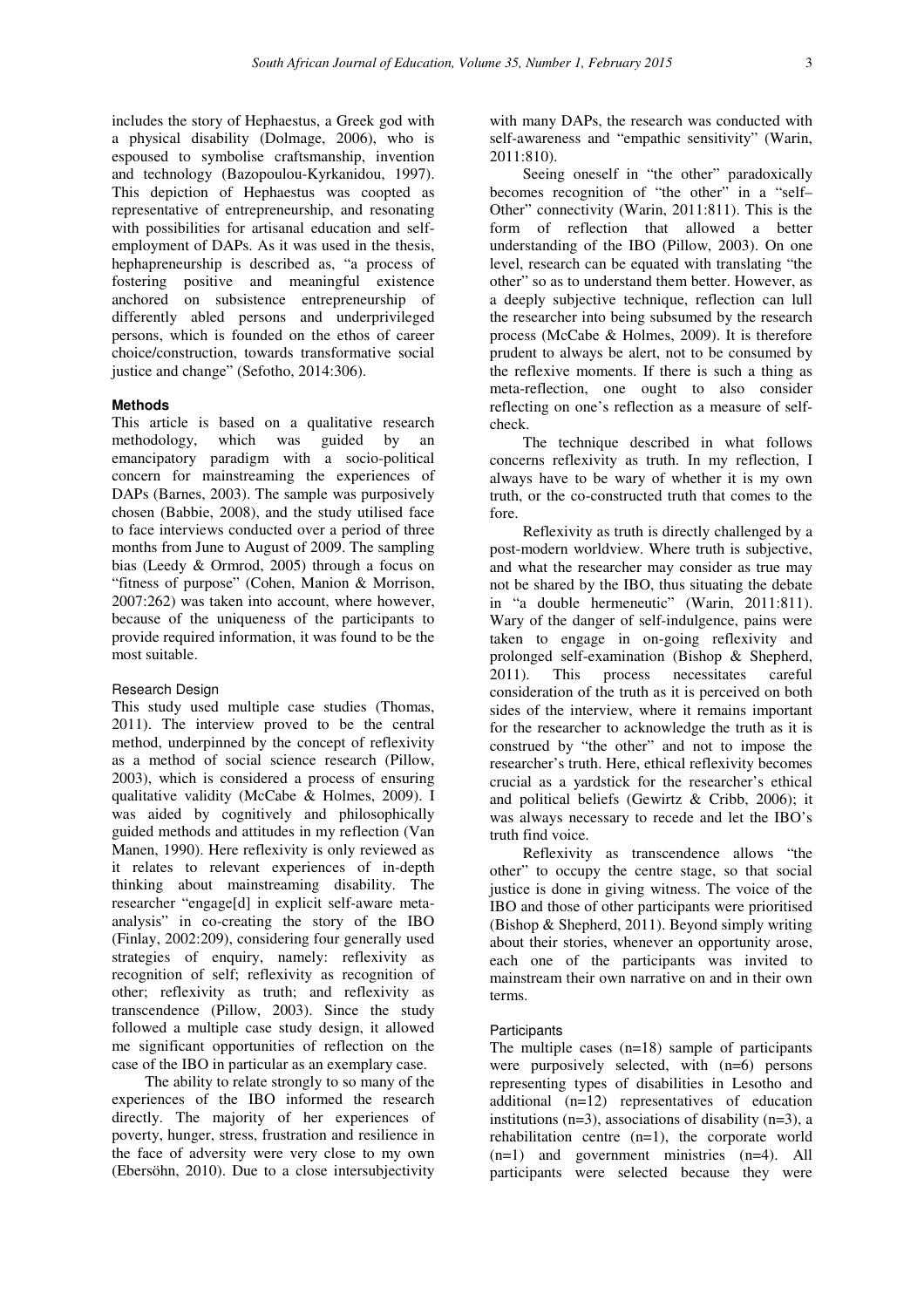deemed suitable to provide valuable information in this inquiry.

Data were collected through semi-structured interviews and narrative interviewing. I utilised a set of semi-structured questions to guide the narrative interviews, which I audio and videorecorded. I also used field notes to record observations made during field work. The data analysis commenced with general inductive analysis as an overarching analytic approach (Thomas, 2011), which was then fused to aspects of analytical strategies from Thomas, Yin and Carney. The following aspects were specially selected: Thomas' (2006) general inductive analysis, Yin's (2009) cross-case analysis and Carney's (in Miles & Huberman, 1994) construction of explanatory framework for formation of themes. I then used word clouds to enhance the process of analysis (Thomas, 2011), allowing for cross-case synthesis in order to "identify common issues in each case and interconnecting themes between them" (Simons, 2009:164). I used selective coding (Flick, 2009) and key-words-in-context (KWIC) (Ryan & Bernard, 2003); and through this, two main themes emerged. Here, two categories of the themes are presented, namely: life choices and empowerment of DAPs.

## Ethical Considerations

Prior to data collection, formal application was made to the department of educational psychology's ethics committee. Ethical approval to conduct the study was gained and consent forms duly signed by all parties concerned in Lesotho as the site of data collection. Particular attention towards participants in order "to preserve their psychological well-being and dignity" (Willig, 2013:19). Prior to engagement in the study, indepth discussions with the participants were conducted, explaining ethical implications of the study, as well as its benefits for them (Flick, 2009). Since no apparent or remote harm was evident, all participants signed the consent forms and data collection commenced therewith.

## **Results**

The presentation of the results is preceded by the case of an independent business owner. This is an intrinsic case study that was carefully selected from the multiple case studies, and makes no attempt to generalise (Thomas, 2011), although it has farreaching implications (Silverman, 2010). For purposes of hephapreneurship, I found the case of an independent business owner to be exemplary, significant and revelatory (Yin, 2009).

The case of the IBO, as presented below, epitomises unlocking of entrepreneurial capacities. The IBO is self-reliant, independent, self-employed and also employs other women as a measure of contributing towards sustainable development, signifying "…ongoing economic growth and enhanced well-being" (Trudell, 2009:74). Indeed, the subject presents herself by mainstreaming her experience, where she depicts herself as the only narrator of such meaningful existence.

## The Case of an Independent Business Owner

*The IBO featured in this study grew up in the rural areas of Lesotho. This was before the advent and advancement of technology, especially in remote areas of 'least-developed' countries like Lesotho. Like most children with disabilities, she was not exposed to school early enough. She was concealed from the public eye. For the most part, she was alone with her mother, and the father was working in the mines in South Africa, only coming home occasionally after extended periods of time away. This meant that the predicament of her disability was largely a circumstance for her and her mother to deal with.* 

*It was not long after this that the father was retrenched from the mines in South Africa. He returned to his home village to eke out a living, where a sound livelihood that provides one with the means to meet basic needs is extremely difficult. The IBO was two years of age when her father returned. The mother was not working either, as most women would wait whilst rearing their children for their husbands to return with remittances from the mines in South Africa. It was at this time that the mother decided to save her family by selling food around the village. She also started selling boiled sheep heads, popularly known as a "smiley" among the youth. This type of meat is a treat for people who scarcely have any meat on their plate. It is also famous among those who pass their days drinking liquor. For some reason, smiley is best enjoyed with the local beer; so many people would buy it, especially in winter. The smiley business is seasonal, as the cold winters of Lesotho help preserve the meat. In order to assist his wife, the IBO's father also started working as a builder of local houses in the surrounding communities. However, with increasing retrenchment in the South African mines at the time, not many locals, who had likewise been working on the mines, could afford to build houses as had been able to before, so the market for this kind of work was becoming more infrequent.* 

*Even though initially the IBO was hidden from the public, she had to find a place to go when her mother went out selling her wares, so that the family could survive. The only place for her to go was a nearby school. She started late, but was encouraged by the principal of the school, who saw potential in her. She finished primary school with the assistance of the principal. While in school, the IBO started making and selling sweets, dressing the hair of other girls for a small fee, and doing other menial chores that would earn her some money. As*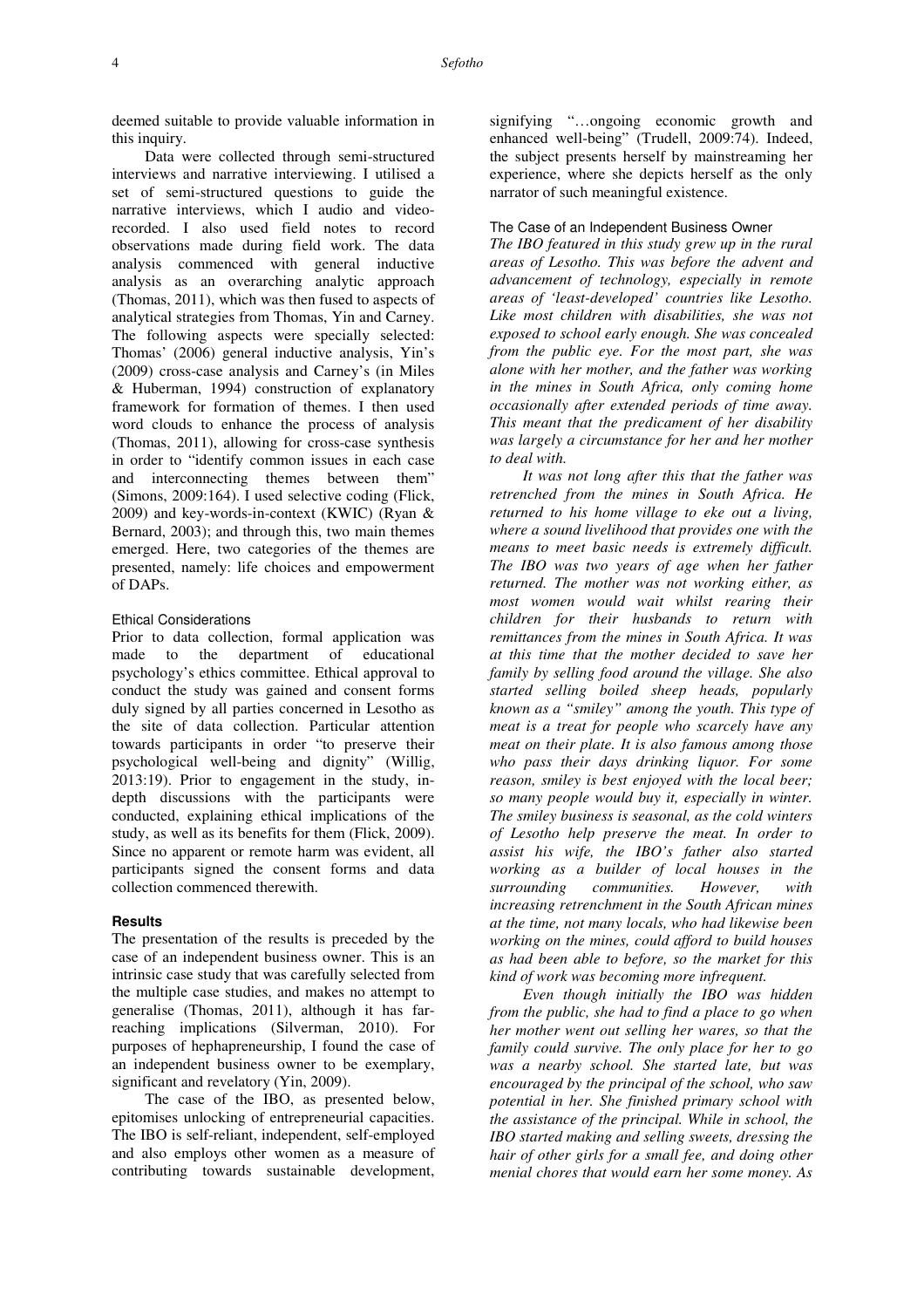*part of her savings from this, she was saving some money to pay for her education after primary school. She joined a vocational training school and tried her hand at several trades, eventually specialising in sewing.* 

*At the time of the interview, the IBO welcomed me to conduct the interview in her rented business location. The business was strategically located, and she had many people coming by for one thing or another, particularly for items she was sewing for them. The IBO declares her love for self-employment. She recalled seeing her mother with those "smiley" carried on her head, her father with a leather bag containing tools, both going out to work and coming back home to continue a life that was fulfilling for them. She admits that a seed was then sown, and she duly followed in her parents' entrepreneurial footsteps.* 

*The IBO prides herself in being self-employed and in employing other women. She warns however, that in order for her to be counted amongst business owners, and to be mainstreamed, she has to work hard. While admitting that it is sometimes difficult because of her failing health, she relies on her employees to run the business. The IBO acknowledges that many DAPs are from poor backgrounds, without education, and therefore not employable. She therefore strongly encouraged other DAPs to work for themselves and own their own businesses, as, critically, she regards them as capable. The results below ought to be read in light of the case of the IBO presented. The two key issues presented below, though not isolated from the results of the larger research, are closely representative of the story of the IBO.* 

### Training in Entrepreneurship Skills

It emerged from the study that the need to identify talents of differently abled children should be the first step towards training in entrepreneurship skills later in life. One representative of an association of DAPs expressed the need in the following words: *"we want first to have a centre in which we will train youth and parents in entrepreneurial skills, together with income generating skills."* The need for training occupied centre stage, as evident in the report by a representative of one vocational training institute, that: *"we are taking* [sic] *them* [differently abled trainees] *to courses* [mostly] *related to bookkeeping."* Most differently-abled participants generally expressed the need for: "training in business development". A representative from an association of DAPs supported training in entrepreneurial skills, pointing out the need to: "train them [differently abled trainees] to identify projects they can do". There was also an interesting observation from most participants that: "training offered in vocational schools is limited to manual work." Related to training in entrepreneurial skills, a representative of the corporate sector provided the following encouragement: "vocational training will enable them after their training to be selfreliant".

Training for Empowering Entrepreneurial Careers Differently abled participants had similar needs with regard to training for empowering entrepreneurial careers as an alternative to formal employment, which is mostly unattainable for many. These participants emphasised training in entrepreneurship skills as a tool for empowering entrepreneurship careers. As one of the Ministry representatives exhorted: "empower these children with career guidance!" A representative from the Ministry of Finance elaborated on this through the following anecdote:

*We need to empower them, let them go into the world, let them think. One of the biggest problems is that they had never got* [sic] *the idea that they are also participants, they have already developed the mentality that they are dependants; so I think until we get to the level of empowering them, letting them know they are part of the world, making* [sic] *them be independent, then they can do a lot.* 

Another representative of an institution of higher learning endorsed entrepreneurship by declaring: *"I can* [confirm that] *people who are differently abled can* [indeed] *enter into entrepreneurship and they can run their own businesses, even though our policies do not* [currently] *cater for them."* In the same vein, a differently abled participant acknowledged:

*I like the idea of entrepreneurship. I overcame my fear about careers and work. I had to go out to work, but I wished I was trained in something from the word go* [sic], *because I could think of something I could do even where I was, but I had no training* [to support my entrepreneurial ideas].

#### **Discussion**

This discussion section commences by providing definitions and examples of both hephapreneurial careers and hephapreneurial skills. Hephapreneurial careers are pro-disability careers characterised by flexibility and boundarylessness and are constructed to suit lifelong learning and work needs of differently abled and any other marginalised persons. These careers are constructed on the bases of abilities of differently abled persons regardless of their disabilities. Hephapreneurial careers mainstream the abilities of DAPs. For example a career as a radio announcer who cannot stand or walk, can empower a DAP to, through broadcasting, reach out, as well as serve to motivate the broader public. Motivational speaking, as a protean hephapreneurial career can change its form according to context and need: for example, career coaching, life coaching or even business training. Hephapreneurial skills are career management skills, which can be categorised as the hard skills needed to perform any kind of job,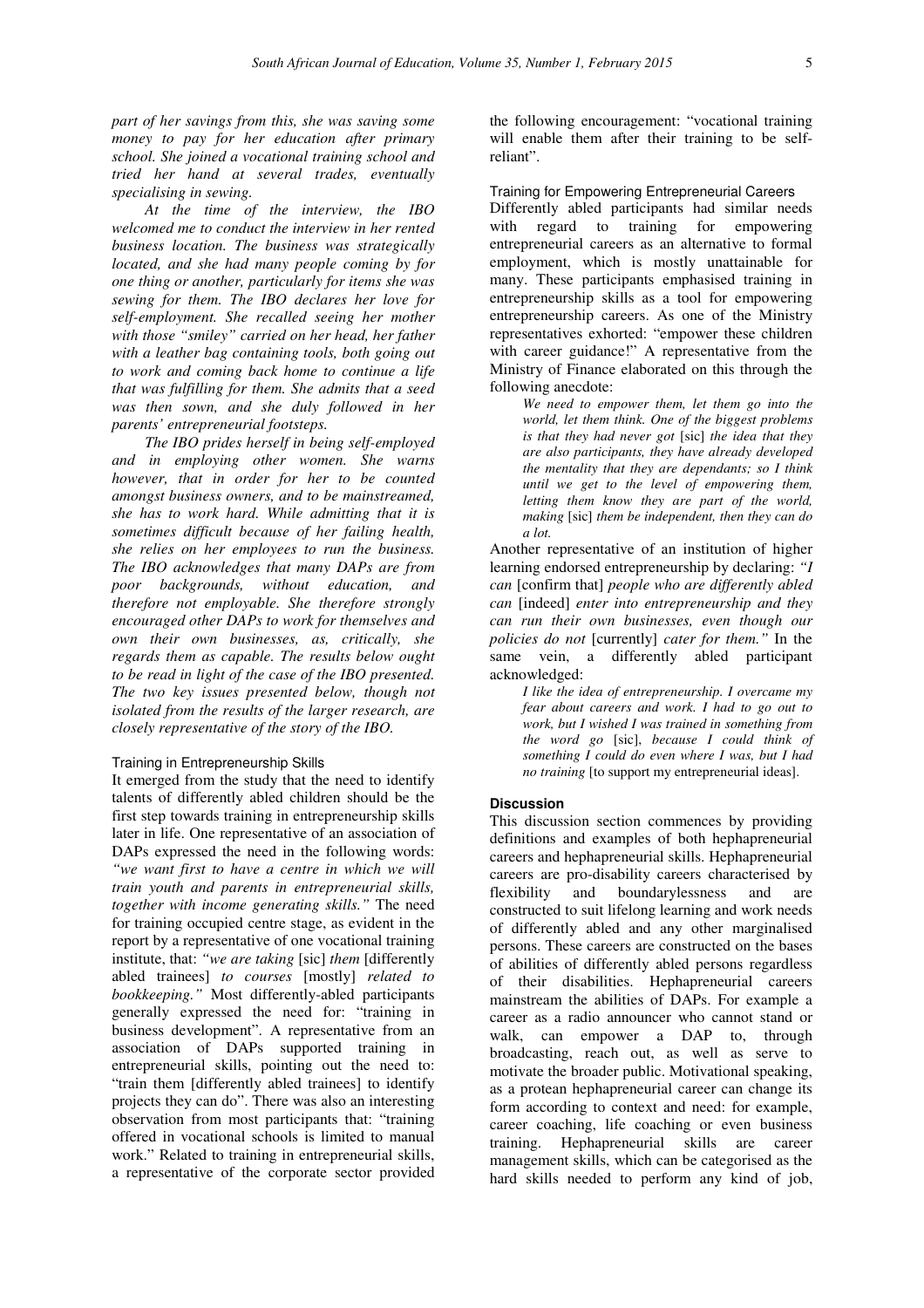without jeopardising the life of differently abled workers. Soft hephapreneurial skills include social adaptability, communication, interpersonal skills, positive attitude building, a stable work ethic, and ability for lifelong learning. Given the discrimination and stigma that surround differently abled persons, especially in the world of work, social adaptability becomes crucial if mainstreaming is to be truly the aim of all development programmes beyond 2015.

Given the scarcity of employment opportunities for DAPs, training in hephapreneurial skills supports the enhancement of chances for active participation in development. Hephapreneurial skills imply a mix of functional skills tailor made towards self-sustainability. While acknowledging the need for their own training, DAPs also indicate the necessity to train those who help them, especially their parents. This finding supports that of the broader literature on training parents of differently abled children. While this inclusion of parents in training might seem to undermine individual independence, it equally serves as reinforcement of support networks. If disability is to be mainstreamed, DAPs need not face the task of mainstreaming alone, but ought to do so together with those who form the fibre of their support systems.

Training in hephapreneurial skills implies a repertoire of variable skills according to individual needs. However, results in this study emphasise more generic skills such as income-generation, business development, running their own business and book keeping. These are, traditionally, skills reviewed in literature, which seem to address training needs on a larger scale. Nonetheless, it remains clear that there are likely additional skills required to venture into the complex world of entrepreneurship. Development economics and entrepreneurship training currently discusses these while omitting specific training needs for DAPs. Therefore, the results suggest more comprehensive training packages are required, tailor-made to cater to the needs of differently abled entrepreneurs. It is equally important to note that more informal forms of entrepreneurship might equally play a crucial role in setting beginner entrepreneurs on the road to the acquisition of the requisite combination of skills. Training in hephapreneurial skills implies that hephapreneurs must be lifelong learners; an area widely discussed in career guidance literature. In this way, they are likely to acquire the necessary repetoire of skills.

Although results indicate a slew of vocational training systems emphasising manual skills, it can be inferred that DAPs need not be confined only to manual or 'basic' labour. Since the world of work is changing so rapidly, it is evident that skills that

are required to carry out work in the  $21<sup>st</sup>$  century are changing accordingly. Literature on skills development emphasises the need to acquire new skills central to employability. Equally, development discourses seem to strongly promote hephapreneurship among DAPs. The results of this study point towards a much more active promotion hephapreneurship. If DAPs participate in hephapreneurship, for example, they will be obliged to develop 'people skills', perhaps 'green skills' and technological skills, to align themselves with current shifts and tendencies in the world of work and self-employment. Thus, participation in productive activities would mainstream disability.

Training for empowering hephapreneurial careers emerges as paving the way towards mainstreaming disability. Entrepreneurial careers could be used as a platform for the inclusion of differently abled hephapreneurs into the mainstream of development. The endorsement to empower DAPs enables them to feel unrestricted in participating meaningfully in development, as reflected in the case of the IBO cited here. The conceptual formulation of hephapreneurship extends the current theoretical base in disability entrepreneurship in particular, and entreprenology in general. The findings of the study further point towards the possibilities of mainstreaming disability through finding viable alternative ways of employment for DAPs.

# **Conclusion**

Drawing from the case of the IBO, it was established throughout this article that there is a need to mainstream disability in education beyond 2015 through participation in sustainable development activities such as hephapreneurship. In order to mainstream disability, the need for training in hephapreneurial skills was established, as well as the need to empower hephapreneurial careers. The major strength of mainstreaming lies in the central placement of disability in education in the broader framework of global development. This article contributes to developing an alternative in mainstreaming disability through practical action that is based on the experiences of DAPs. This may form the basis of a comprehensive disability policy approach, while focusing on inclusive education/employment of DAPs and support in self-employment.

#### **Acknowledgements**

This paper is part of a large-scale doctoral research programme, which was funded by the University of Pretoria. I thank the University for its contributions towards my professional development. I also thank the National Research Foundation (NRF) – Sefotho MM NRF 75724 (IAQ), for funding a six month sabbatical to allow me to complete my thesis.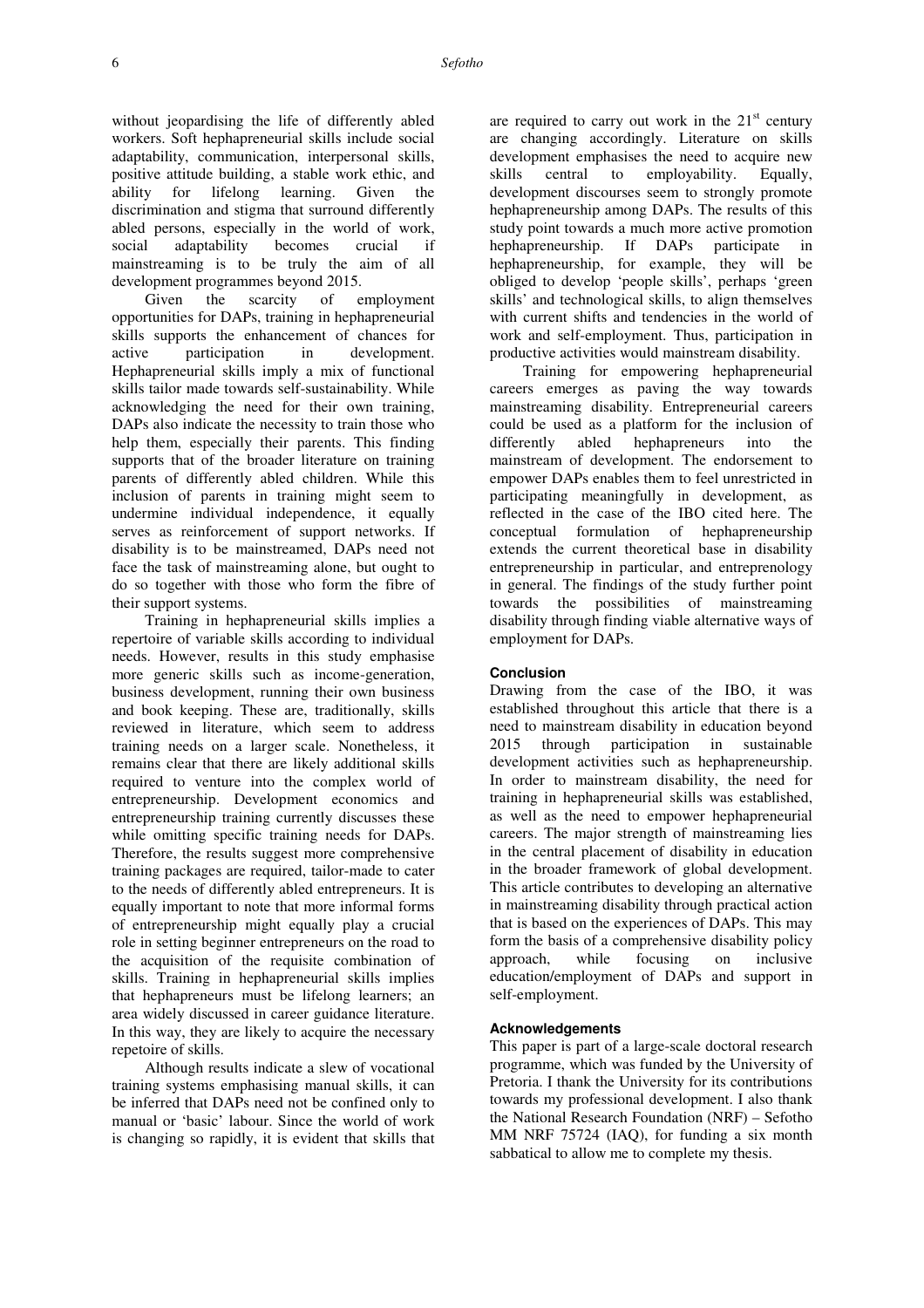#### **References**

- Babbie E 2008. *The basics of social research* (4th ed). Belmont, CA: Thomson Wadsworth.
- Barnes C 2003. What a Difference a Decade Makes: Reflections on doing ''emancipatory'' disability research. *Disability & Society,* 18(1):3-17.

Bazopoulou-Kyrkanidou E 1997. What makes Hephaestus lame? *American Journal of Medical Genetics,* 72:144-155.

Bishop EC & Shepherd ML 2011. Ethical reflections: examining reflexivity through the narrative paradigm. *Qualitative Health Research,* 21(9):1283–1294.

Cohen L, Manion L & Morrison K 2007. *Research methods in education* (6th ed). London: Routledge.

Dolmage J 2006. "Breathe Upon Us an Even Flame": Hephaestus, History, and the Body of Rhetoric. *Rhetoric Review,* 25(2):119-140.

Ebersöhn L 2010. Resilience and career counselling: describing the utility of quadrant mapping. *Journal of Psychology in Africa,* 20(3):385-394.

Finlay L 2002. Negotiating the swamp: the opportunity and challenge of reflexivity in research practice. *Qualitative Research,* 2(2):209-230.

Flick U 2009. *An Introduction to qualitative research* (4th ed). London: Sage.

Francis D & Le Roux A 2011. Teaching for social justice education: the intersection between identity, critical agency, and social justice education. *South African Journal of Education,* 31:299-311.

Gewirtz S & Cribb A 2006. What to do about values in social research: the case for ethical reflexivity in the sociology of education. *British Journal of Sociology of Education,* 27(2):141–155.

Graham LJ & Slee R 2008. An illusory interiority: interrogating the discourse/s of inclusion. *Educational Philosophy and Theory,* 40(2):277- 293.

Hendriks V 2009. *Visions on Mainstreaming Disability in Development: Strengths, Weaknesses, Opportunities, Constraints.* Veenendaal, the Netherlands: Foundation Dark & Light Blind Care.

Higginbotham S & Hughes D 2006. *The Future of Professional Career Guidance: Where Next?*  Centre for Guidance Studies (CeGS) Occasional Paper. Derby: Centre for Guidance Studies, University of Derby, Research and Knowledge Transfer Unit, Faculty of Education, Health and Sciences. Available at http://www.derby.ac.uk/files/icegs\_the\_future\_of\_ professional\_career\_guidance\_2006.pdf. Accessed 11 November 2014.

Isaacs E, Visser K, Friedrich C & Brijlal P 2007. Entrepreneurship education and training at the Further Education and Training (FET) level in South Africa. *South African Journal of Education,*  27:613–629.

Joshi SK 2004. Disability in Nepal. *Kathmandu University Medical Journal,* 2(1):1-5.

Kett M, Lang R & Trani JF 2009. Disability, development and the dawning of a new convention: a cause for optimism? *Journal of International Development,* 21(5):649–661.

Langowitz N & Minniti M 2007. The entrepreneurial propensity of women. *Entrepreneurship Theory and Practice,* 31(3):341–364.

Leedy PD & Ormrod JE 2005. *Practical research: Planning and design* (8th ed). Upper Saddle River, NJ: Merrill Prentice Hall.

Leshota LP 2013. 'Reading the National Disability and Rehabilitation Policy in the light of Foucault's technologies of power'. *African Journal of Disability,* 2(1):Art. #41, 7 pages. http://dx.doi.org/10.4102/ajod.v2i1.41

McCabe JL & Holmes D 2009. Reflexivity, critical qualitative research and emancipation: a Foucauldian perspective. *Journal of Advanced Nursing,* 65(7):1518–1526.

Miles MB & Huberman AM 1994. *Qualitative data analysis: An expanded sourcebook* (2nd ed). Thousand Oaks, CA: Sage Publications.

Miller C & Albert B 2005. *Mainstreaming disability in development: Lessons from gender mainstreaming.* London: Disability Knowledge and Research (KaR). Available at http://r4d.dfid.gov.uk/PDF/Outputs/Disability/Red Pov\_gender.pdf. Accessed 14 February 2015.

Pillay J 2012. Keystone Life Orientation (LO) teachers: implications for educational, social, and cultural contexts. *South African Journal of Education,*  32:167-177.

Pillow W 2003. Confession, catharsis, or cure? Rethinking the uses of reflexivity as methodological power in qualitative research. *International Journal of Qualitative Studies in Education,* 16(2):175-196.

- Ryan GW & Bernard HR 2003. Techniques to identify themes. *Field Methods,* 15(1):85-109.
- Schnell T 2010. Existential indifference: another quality of meaning in life. *Journal of Humanistic Psychology,* 50(3):351–373.

Sefotho MM 2013. Narratives of differently abled persons: informing career guidance policy. PhD thesis. Pretoria: University of Pretoria.

Sefotho MM 2014. Career construction for hephapreneurship: Alternative framework for persons with disabilities. *Mediterranean Journal of Social Sciences,* 5(15):303-312.

Silverman D 2010. *Doing qualitative research: a practical handbook* (3rd ed). Los Angeles: Sage.

Simons H 2009. *Case study research in practice.* Los Angeles: Sage.

- Stone R 1994. Mainstreaming and inclusion: a deaf perspective. In RC Johnson & OP Cohen (eds). *Implications and Complications for Deaf Students of the Full Inclusion Movement.* Occasional Paper 94-2.
- Thomas DR 2006. A General Inductive Approach for Analyzing Qualitative Evaluation Data. *American Journal of Evaluation,* 27(2):237-246.
- Thomas G 2011. *How to do your Case Study: A Guide for Students & Researchers.* Los Angeles, CA: SAGE.
- Trudell B 2009. Local-language literacy and sustainable development in Africa. *International Journal of Educational Development,* 29(1):73–79.

United Nations (UN) 2012. *Realization of the Millennium Development Goals and internationally agreed development goals for persons with disabilities: a disability-inclusive development agenda towards 2015 and beyond.* Report of the Secretary-General, A/67/211.